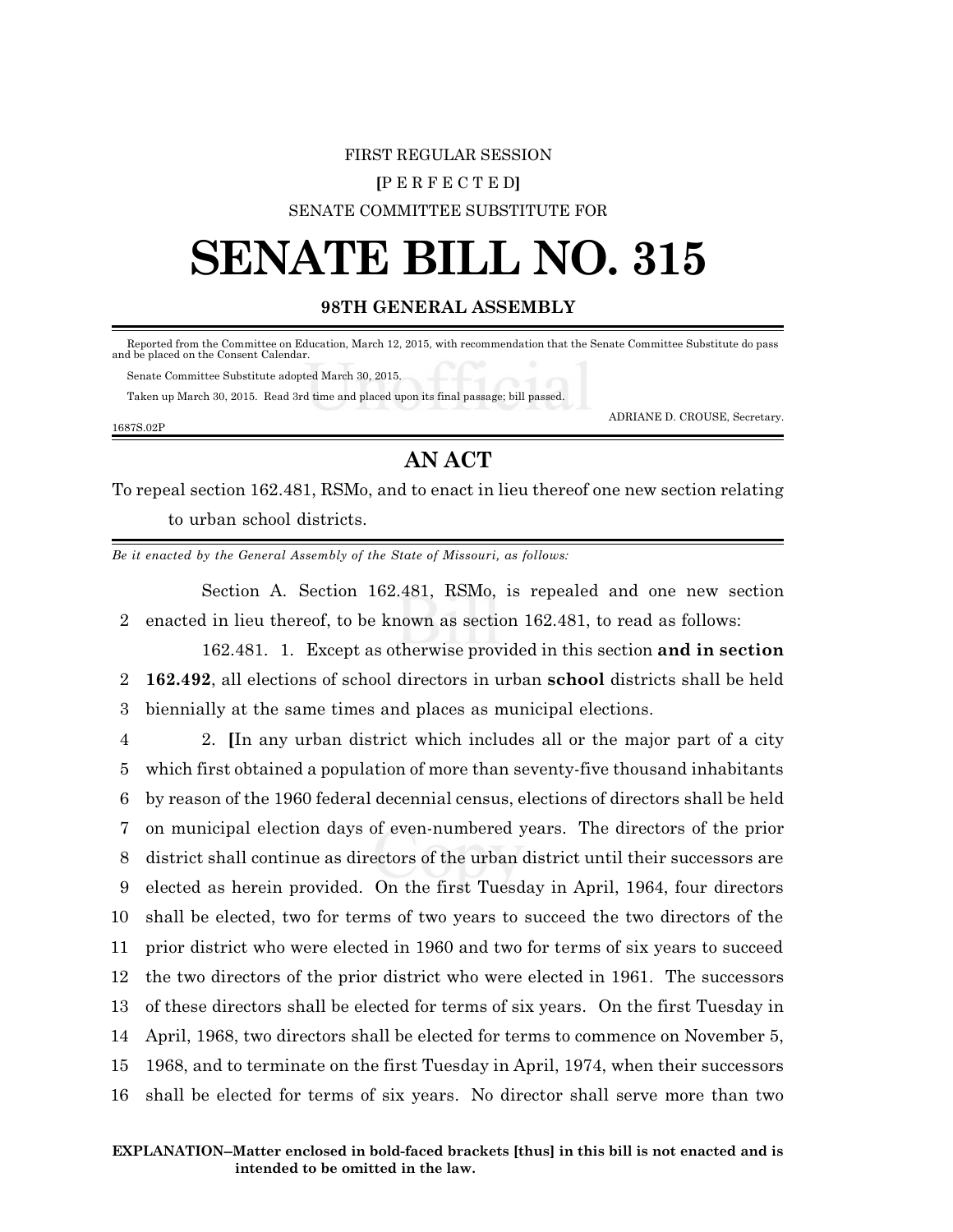SCS SB 315 2

consecutive six-year terms after October 13, 1963.

 3.**]** Except as otherwise provided in subsections **3,** 4**,** and 5 of this section, hereafter when a seven-director district becomes an urban **school** district, the directors of the prior seven-director district shall continue as directors of the urban **school** district until the expiration of the terms for which they were elected and until their successors are elected as provided in this subsection. The first biennial school election for directors shall be held in the urban **school** district at the time provided in subsection 1 which is on the date of or subsequent to the expiration of the terms of the directors of the prior district which are first to expire, and directors shall be elected to succeed the directors of the prior district whose terms have expired. If the terms of two directors only have expired, the directors elected at the first biennial school election in the urban **school** district shall be elected for terms of six years. If the terms of four directors have expired, two directors shall be elected for terms of six years and two shall be elected for terms of four years. At the next succeeding biennial election held in the urban **school** district, successors for the remaining directors of the prior seven-director district shall be elected. If only two directors are to be elected they shall be elected for terms of six years each. If four directors are to be elected, two shall be elected for terms of six years and two shall be elected for terms of two years. After seven directors of the urban **school** district have been elected under this subsection, their successors shall be elected for terms of six years.

 **[**4.**] 3.** In any school district in **[**any city with a population of one hundred thousand or more inhabitants which is located within a county of the first classification that adjoins no other county of the first classification, or any school district which becomes an urban school district by reason of the 2000 federal decennial census**] which a majority of the district is located in any home rule city with more than one hundred fifty-five thousand but fewer than two hundred thousand inhabitants**, elections shall be held annually at the same times and places as general municipal elections for all years where one or more terms expire, and the terms shall be for three years and until their successors are duly elected and qualified for all directors elected on and after August 28, 1998.

 **4. For any school district which becomes an urban school district by reason of the 2000 federal decennial census, elections shall be held annually at the same times and places as general municipal elections**